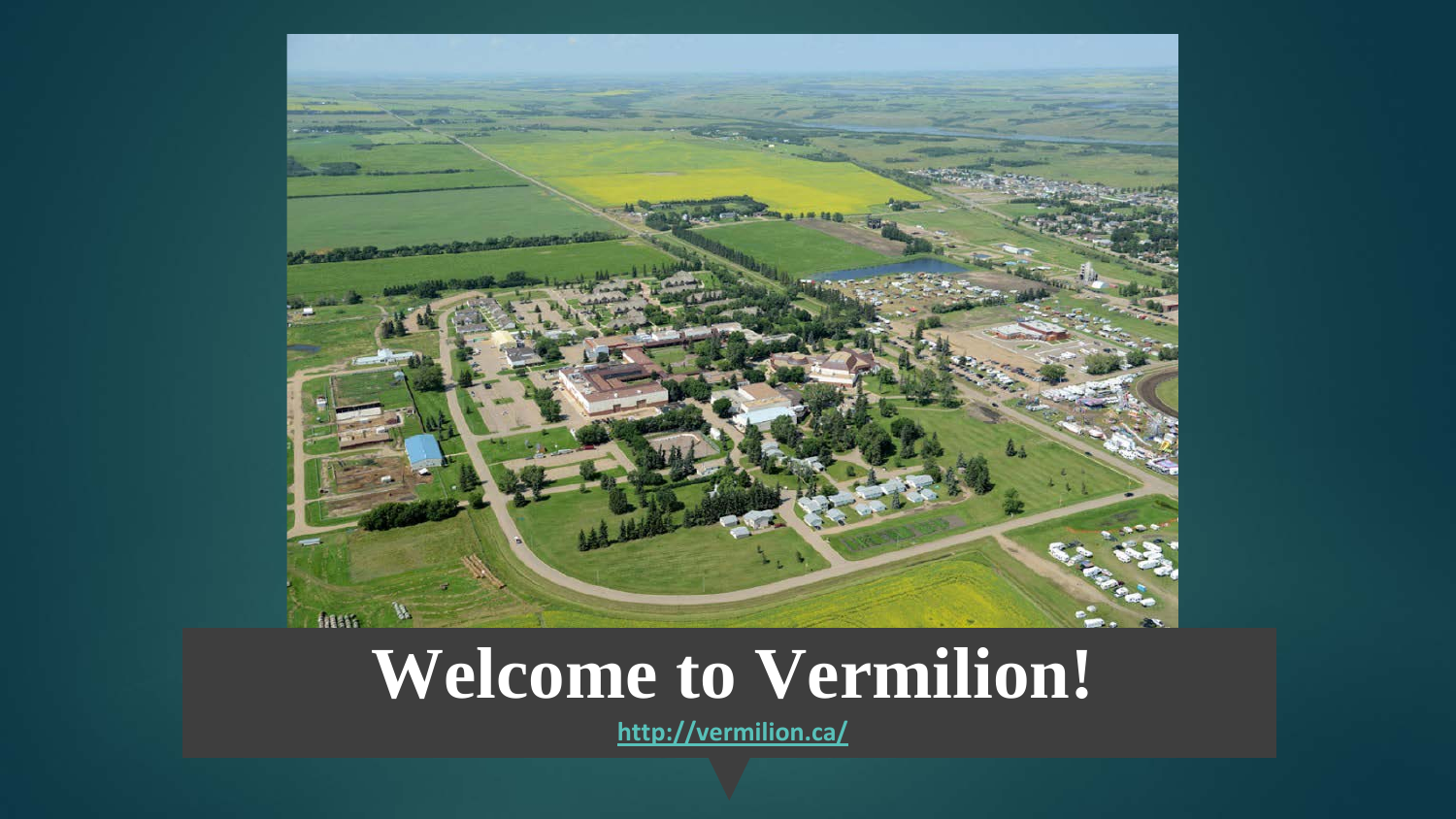



### **Location**

 $\geq$  221 km (2 hrs) east of Edmonton  $\geq$  60 km (41 mins) from Lloydminster  $\geq$  98.7 km (1 hr) from St. Paul



 $\sum$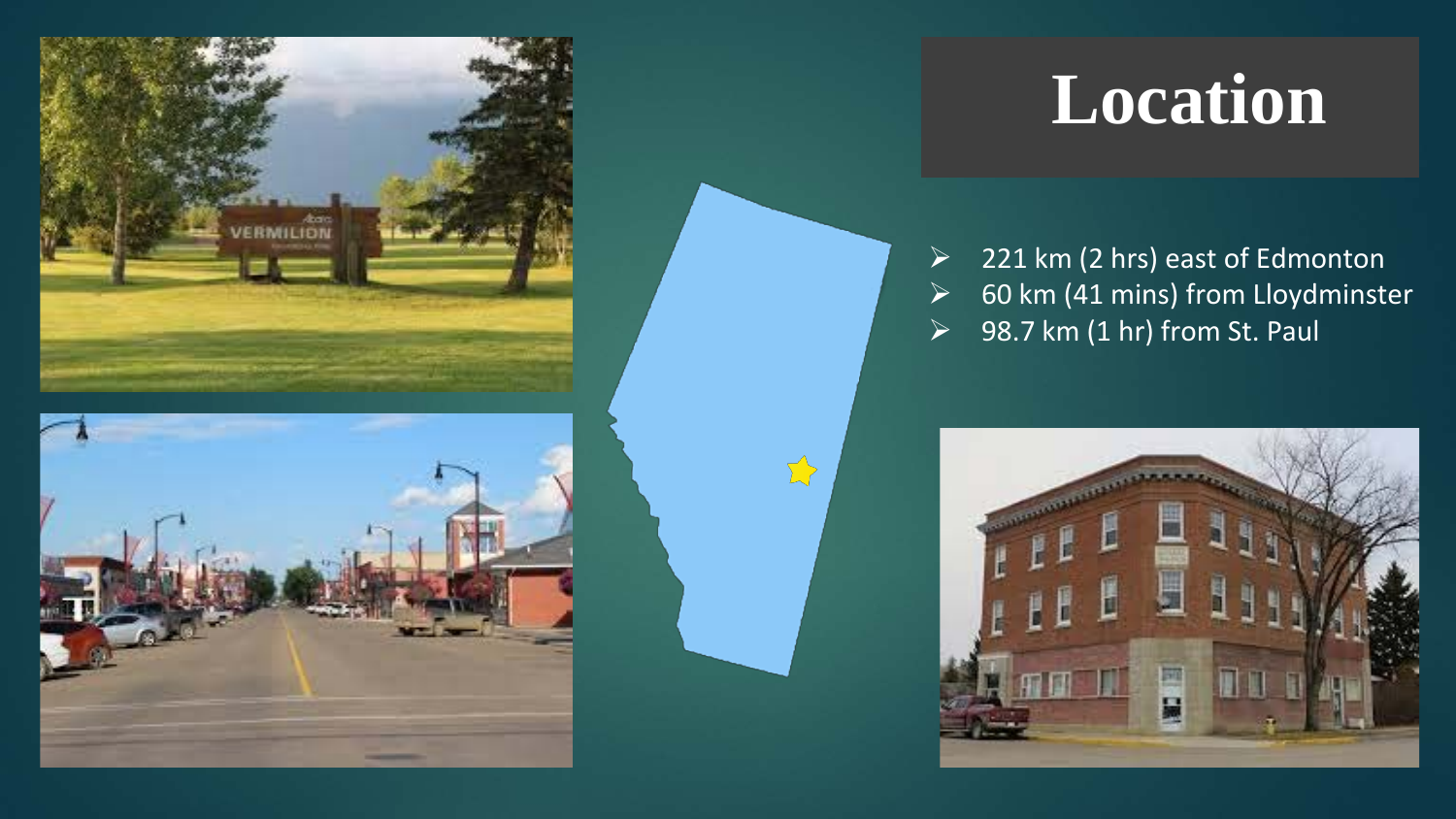



## **Town of Vermilion**

- Population: 4,084
- Median age: 38.2
- 18.8% of population 65+
- Economic Base:
	- o Agriculture
	- o Oil & Natural Gas
- $\triangleright$  Town named after the red clay in the river valley which means "a bright red mercuric sulphide used as a pigment". The available local clay led to the establishment of the Vermilion Brick Factory.
- $\triangleright$  Location of 1 of Lakeland College's 2 Alberta campuses (the other campus in Lloydminster)
- Home of olympic cross-country skier Beckie Scott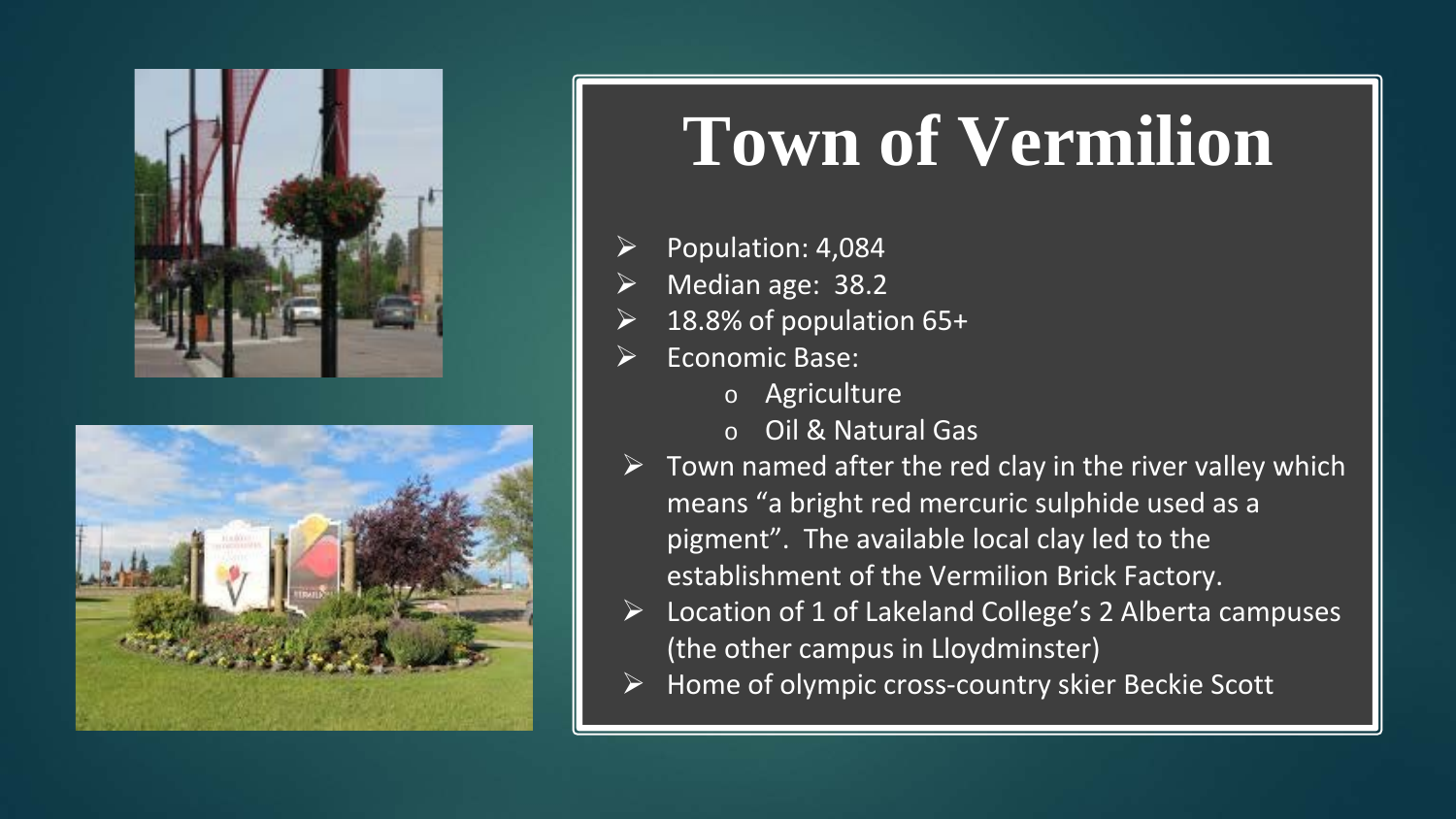#### **County of Vermilion River**



- $\triangleright$  Population: 8,267
- Median Age: 40.1
- $\geq 12.9\%$  of population 65+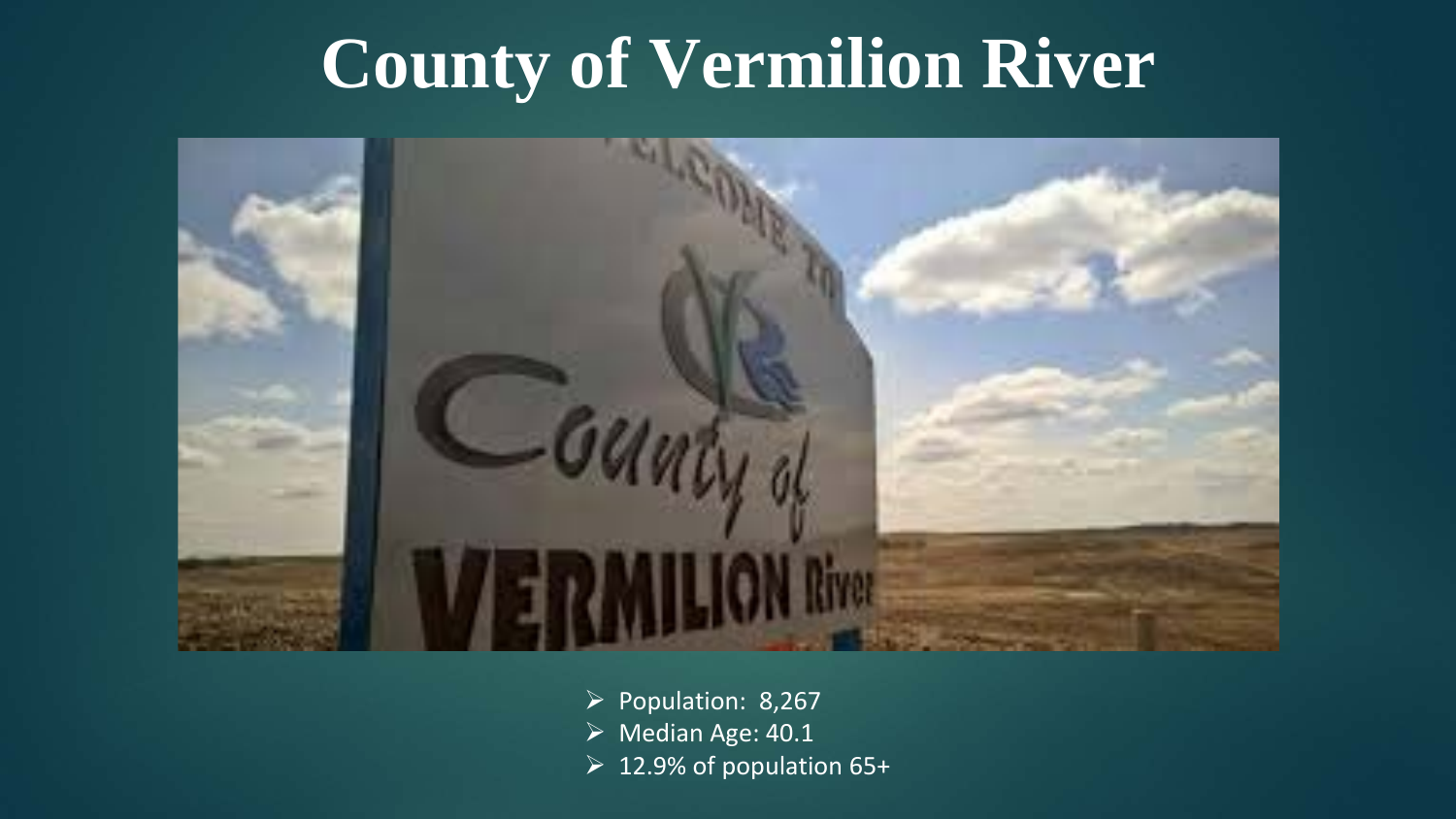

- Vermilion Farmer's Market
- Vermilion Golf & Country Club
- $\triangleright$  Vermilion Heritage Museum
- Vermilion Provincial Park (23+ km paved trails)
- $\triangleright$  Vermilion Agricultural Fair and Trade Show
- $\triangleright$  Spray park
- $\triangleright$  Fishing
- $\triangleright$  Ball diamonds
- $\triangleright$  Curling club
- $\triangleright$  Aquatic Centre
- Ice arenas

## **Recreation**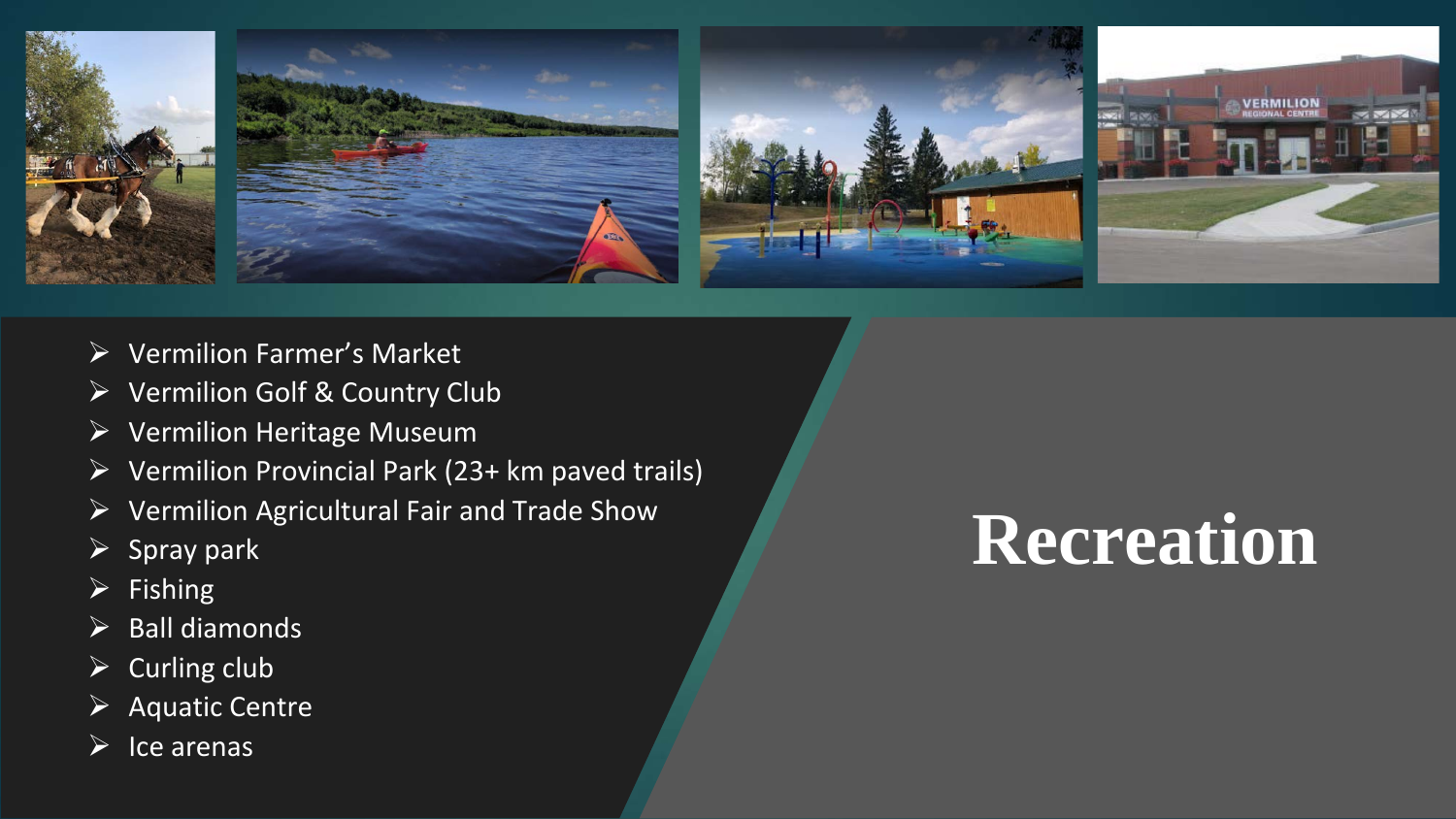# **Vermilion Health Centre (Hospital)**

5720 50 Ave Vermilion, AB T9X 1K7 (780) 853-5305

- $\geq$  24-Hour active emergency
- $\triangleright$  24 Active treatment beds
- $\geq 120$  Long term care beds
- $\triangleright$  Cardiac monitoring
- Diagnostic endoscopy: gastroscopy, colonoscopy, ERCP
- $\triangleright$  General radiography
- $\triangleright$  Laboratory
- $\triangleright$  OT, PT, respiratory therapist, speech therapist
- $\triangleright$  Palliative care
- $\triangleright$  Surgery: general, orthopaedic, plastic, ENT, eye, dental gynecological, urological,